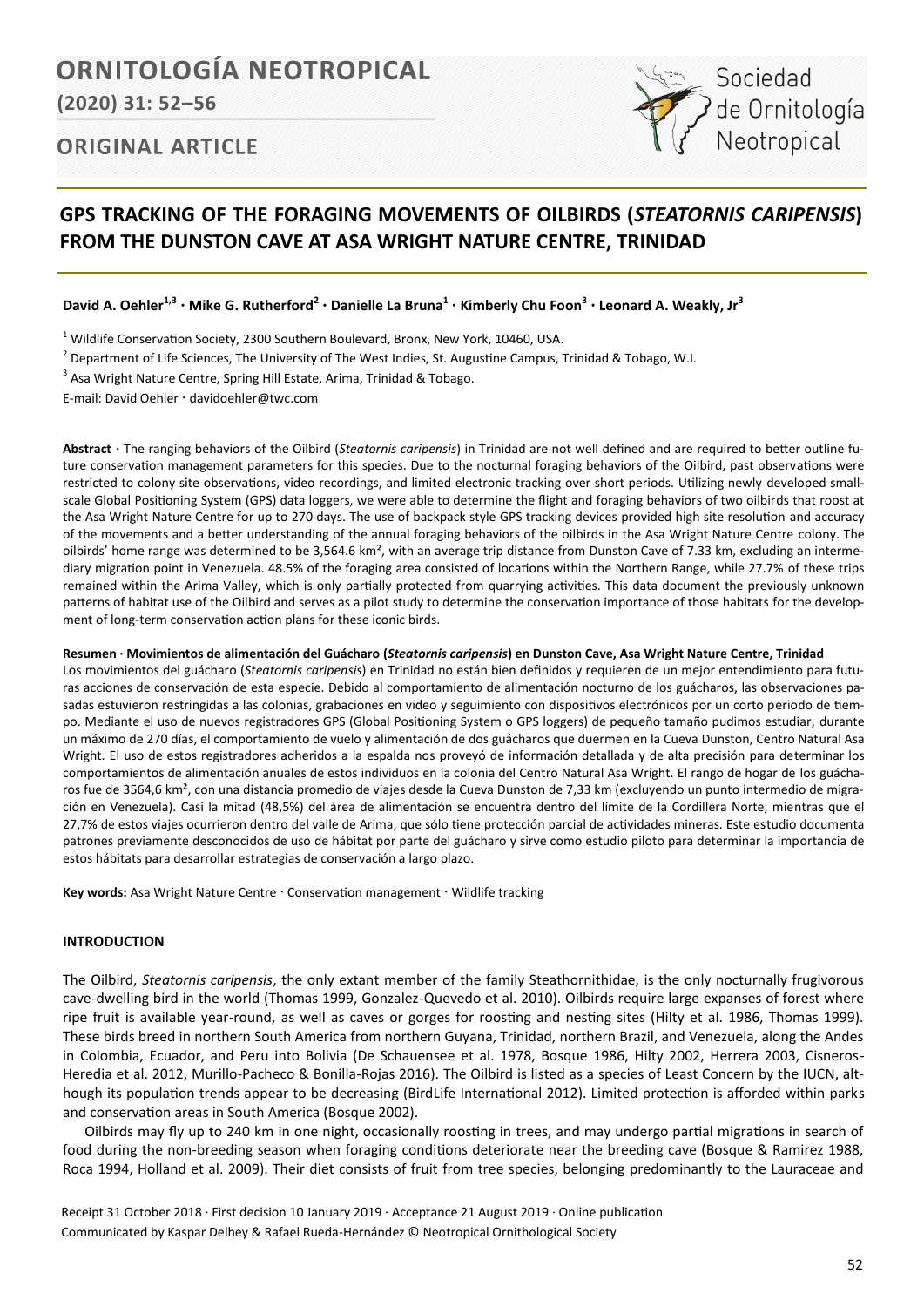Arecaceae families, but also to Burseraceae and Araliaceae to a lesser extent. Oilbirds serve as important dispersers of these large tree seeds, contributing to forest diversity and regeneration (Bosque et al. 1995, Herzog and Kessler 1997, Karubian et al. 2012).

Accurate data pertaining to Oilbird spatial ecology and ranging behavior is still lacking. Recent studies have focused on the distribution and dispersion of oilbirds utilizing site counts, video recordings, and limited use of electronic tracking (Tello et al. 2008, Holland et al. 2009). These studies were limited in scope, a single sighting or detailed tracking for a one week period in October, and this data involved ranging behavior and spatial parameters particularly when temporal elements were reviewed. Defining these parameters is important for improving future conservation measures that would focus on protecting foraging and nesting areas, and generating proper legislation to achieve those goals. This study expanded the temporal aspect to approximately eight months and coincided with both rainy and dry seasons.

Due to the nocturnal behavior of the oilbirds, observations are difficult when birds are not attending the roosting sites. Therefore, research has been historically biased towards colony site observations and limiting data collection on foraging activities. Insight into the individual foraging behaviors is limited, although knowledge of these behaviors would be essential in providing an understanding of the ecological role of the oilbirds and of the constraints acting upon them within the ecosystem. The use of electronic devices, attached to individual birds, is an effective method to investigate the flight and foraging behaviors in avian taxa (Wilson et al. 2002, Daunt et al. 2003, Grémillet et al. 2004, Garthe et al. 2007).

This paper presents data on GPS tracking of two oilbirds from the Dunston Cave site at the Asa Wright Nature Centre, in Trinidad. Our goal was to provide information on the ranging behavior of oilbirds to determine when these birds forage, the distances involved, where the oilbirds range and if alternative roosting sites are involved. Oilbirds are taxonomically unique, but are also of high value to the local communities in Trinidad, providing the remaining populations of this species with a higher conservation significance. The population at the Asa Wright Nature Centre, specifically within Dunston Cave, consists of approximately 200 birds (Asa Wright Nature Centre 2013) and is a major attraction to the facility that provides an economic driver to the adjacent communities. Studies indicate that oilbirds remain near the same cave year-round and exhibit natal site philopatry (Snow 1961). Quarrying activities currently associated with the area surrounding the Asa Wright Nature Centre property are of concern to the future of the birds. Studies of the quarry sites in Trinidad have demonstrated the destruction of vegetation, as well as the formation of dumping grounds with harmful minerals and chemicals that contaminate the soil (Atwell et al. 2018). We discuss our results in relation to previous studies and the need to further these efforts in the future.

#### **METHODS**

**Study site.** Our study involved the oilbirds in Northern Trinidad, at Dunston Cave (10.715°N, 61.299°W), within the protected area of the Asa Wright Nature Centre, Arima, Trinidad.

**Tracking.** Tracking devices were deployed on 13 November 2015. The initial timing of the study was determined to ensure that the colony had completed their normal breeding cycle and subsequent annual molt. We captured adult oilbirds using mist nets, set approximately 15 m outside of the Dunston Cave entrance. We deployed GPS data loggers on two birds, model FLR-V-14500 (Telemetry Solutions, 5051 Commercial Circle, Concord, CA 94520, USA, 30g; L 51 x W 16 x H 21 mm). The loggers, fixed to the bird's backs using a Teflon harness, were programmed to record daily GPS data at 19:30, 23:30, 00:30, 02:30, 05:00, and 12:00 h (local time) for the entire annual period. Deterioration of the adhesive should allow the equipment to become detached within a period following the study and eliminate the need for recapture. This data was stored for remote download to a portable receiver on a weekly basis by placing the base unit at the cave site, approximately  $\leq 100$  m of the roosting oilbirds. Before deployment, each bird was weighed using a spring balance. The loggers were attached only if the GPS unit was less than 8.5% of the mean body mass and the bird had a wing chord of ≥ 30 cm. The two birds studied had an average wing chord of 31.5 cm and an average body mass of 418 g, meaning that the loggers represented 7.1% of their body mass. The maximum logger weight to body mass ratio was determined not to be detrimental to foraging activities based on high wing load, known carrying capacity of feeding items for chick rearing of 160 g, and previous examination of minimal behavioral differences in oilbirds utilizing harness or glue-on systems (Holland et al. 2009). Measurements taken were limited to body mass and wing-chord to minimize handling time to less than five minutes.

**Analysis.** Daily flight distances were calculated by measuring the straight-line distance between locations that were defined by consecutive data points within the same day, with no differentials included for possible roosting versus flight activities. Daily activity was computed and recorded as the frequency of segments for an effective movement, defined as movements greater than the nominal accuracy of the GPS (± 25 m). We also calculated the daily/nightly distances covered by the oilbirds as the sum of the straight-line distances covered between consecutive locations in the same day/ night.

Large bodies of water appear to be an impediment to Oilbird dispersal. At this particular site, there are large stretches of sea to the north and east; therefore, the Oilbird home range was estimated via the minimum convex polygon (100% MCP) approach (rather than more sophisticated methods, such as Kernel Density Estimate, which assumes no barriers to animal movement). Inputs were 386 GPS collar location records for the two individuals. The Minimum Bounding Geometry tool in ArcGIS 10.3 was utilized to create the MCP polygon and calculate home range.

This study was conducted under permits granted to the Asa Wright Nature Centre and were accompanied by staff members from that facility. All procedures performed were in accordance with the ethical standards of the Wildlife Conservation Society's Institutional Animal Care and Use Committee. We also were granted permission to conduct these activities by the Board of Directors of the Asa Wright Nature Centre.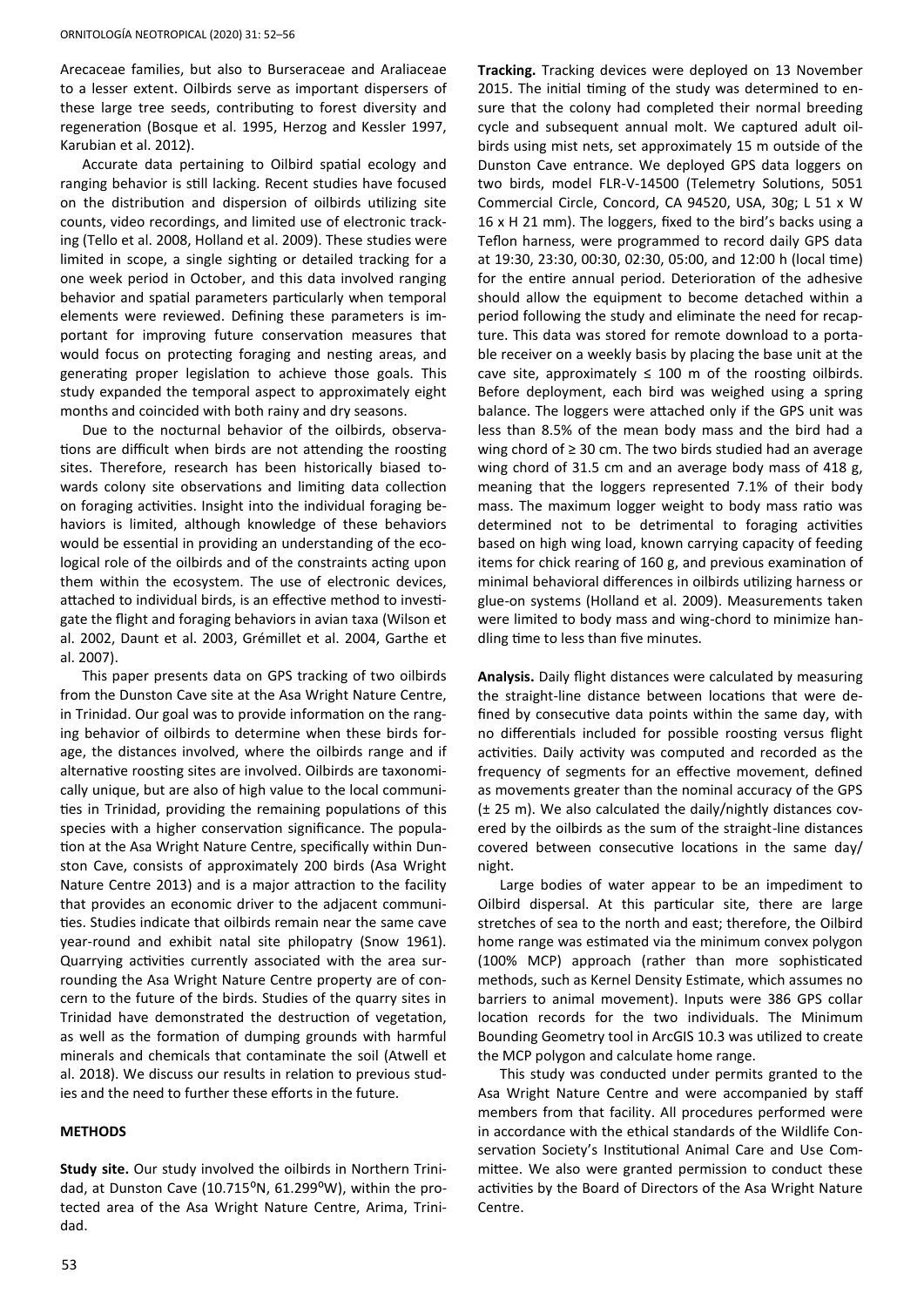

**Figure 1.** Density distribution of 386 positions recorded for two oilbirds from Dunston Cave (orange point) using GPS loggers. See the color scale for data densities and method section for details on data analysis and areas involved in Core Range (95% KDE) and Home Range (50% KDE).

#### **RESULTS**

One individual bird was tracked for 270 days and the other for 43 days, from 14 November 2015 to 27 August 2016, and 14 November 2015 to 26 December 2015, respectively. The oilbirds covered a mean hourly distance of 1.53 km (ranging from 0.00 to 24.30 km), which may include roosting and flight activities conjointly. The maximum distances covered (15.87 and 24.30 km) were en route to and from a site in Venezuela. Core range area was 23.0 km² and home range area 3,564.6 km² (Figure 1).

Prior to undetermined unit failures (e.g. battery failure or loss of equipment), data retrieval was strictly limited to the proximity of the GPS units to the base station, indicating that the birds returned on a nightly basis to the roosting site at Dunston Cave, excluding the period of 1-20 August 2016, when one individual moved to the Peninsula de Paria National Park area in Venezuela.

All foraging trips from the roosting site at Dunston Cave were oriented in a northward or southward direction. The combined foraging and partial migration locations were all found between  $10.721^{\circ}N - 10.858^{\circ}N$  and  $61.458^{\circ}W -$ 61.080⁰W (Figure 1). The MCPs of the foraging locations show a high usage of areas associated to the Northern Range (Blanchisseuse area), southern Arima Valley, Sangre Grande, and Peninsula de Paria (Venezuela).

The average nocturnal trip distance from Dunston Cave was 7.33 km (SD = 6.52; range = 0.13—37.32 km), excluding the period when one bird remained at the Venezuela site. The intermediary or partial migration location points in Venezuela (N = 54) were 132.67 km (SD = 19.75; range of 134.40—153.80 km) from the cave. During this period at the Venezuela site, four GPS positions were recorded at 12:00 h, compared to the absence of data collection at that period of time during the remainder of the study; this indicates that these locations were likely open roosting locations and with clear transmission of satellite signals.

Based on the GPS locational data points ( $N = 217$ ), the oilbirds spent the majority of the time foraging in the Northern Range (48.5%) from mid-November to the end of January, and from mid-March to the latter part of April. During these periods, individual birds would return to a site with a radius of ≤ 310 m on consecutive nights for 2-19 days. Specifically, the birds utilized the Northern Range from 14 November 2015 through 28 January 2016 and 15 March through 24 April. From 6 February through 3 March, the single bird foraged in the Tunapuna Piaro area, followed by a shift to the Sangre Grande region from March 4 through March 14. The birds used areas in the southern Arima Valley, within the Asa Wright Nature Centre, and areas north of the city of Arima, where quarrying activities are underway, between 26 April 26 through 29 July 2016. This represents 27.7% of the recorded GPS locations. Lastly, foraging activities in Venezuela were represented by 8.8% of the GPS points.

#### **DISCUSSION**

This study has provided a better understanding of the annual foraging behavior of the Oilbird colony at the Asa Wright Nature Centre. Our data indicates that these oilbirds may return to the roosting site at Dunston Cave on a daily basis for 91.2% of the year, following mean foraging distances of 7.33 km, and also engage in a partial migration period in which they travel up to 153.8 km. These findings diverge from previous findings by Holland et al. 2009, which describe birds in northern Venezuela averaging a nightly foraging range of 44.0 km, maximum distances of 73.5 km, and birds that roosted away from the nesting caves 66% of the days, which may be a result of forest distribution. Here, we fol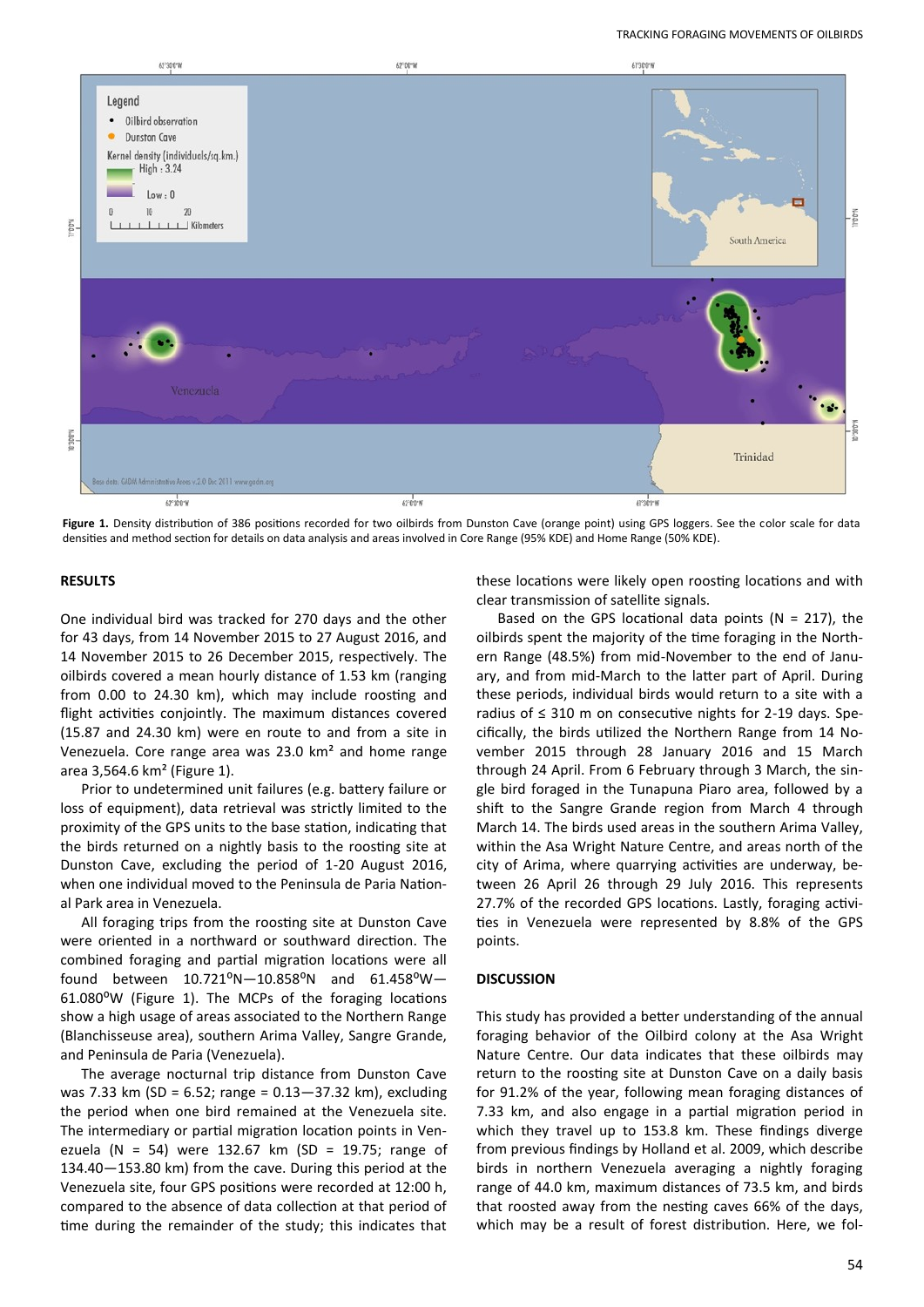lowed birds throughout seasonal and life cycle changes, greatly expanding the temporal variables not included in previous studies. Based on this data, areas in relatively close proximity are of greater importance to the birds during the known peak breeding season of March, April, and May. There also appears to be a high site fidelity involving consecutive foraging trips to localized sites during the known reproductive period. Cave sites may be less frequented during the partial migration periods determined by the acquisition of GPS locations during the hours of daylight and only during these intervals. Locational data was unavailable in the cave environments, probably due to low satellite acquisition required to determine a global position point. A majority of the extensive foraging range is well outside the Asa Wright Nature Centre and the protection the centre provides beyond the roosting site.

The use of the GPS system that allows the remote download of data let us track the oilbirds for close to a one year period and to uncover previously unknown patterns of habitat usage by these birds. Advancements in this technology, in terms of location accuracy and miniaturization of equipment, may allow further refinements in determining Oilbird habitat usage, including alternative roosting sites and restricted flight patterns due to contact with large bodies of water, and to ascertain whether habitat conservation and/or enhancement will help protect this iconic species of Trinidad.

Conservation biologists seek to understand and manage the threats, such as those brought on by development, that challenge or impact species, populations, and ecosystems (Sawyer et al. 2006, Harju et al. 2011). This study allowed us to begin determining the conservation habitat value for the long-term conservation of the Oilbird population at the Asa Wright Nature Centre and its surrounding area. A more robust number of birds should be taken into account in future studies to better define the usage of habitat. Here, we have begun to identify the primary forests involved in the foraging activities of the Oilbird colony and the value of these areas for future conservation of these populations. Data strongly suggests that conservation efforts focused on the remaining intact forests and on halting further degradation of southern sectors of the Arima Valley, due to illegal quarrying activities, are paramount. Determining if land management practices can positively impact conservation in the disturbed areas, and whether such practices may enhance areas managed directly by the Asa Wright Nature Centre, would also be of significance. Although the assessment and protection of habitat are important in maintaining total species diversity, it may be necessary to focus on the oilbirds as a vulnerable species, one that is critical in terms of its importance as a seed disperser and the role it plays in the health of the ecosystem.

## **ACKNOWLEDGMENTS**

We are deeply grateful for the comments of Jean Paré, Christine Shepard, the anonymous referee involved in the review of this manuscript, and Alejandro Kusch for the applicable Spanish translation. WCS provided the necessary funding and support for the program, for which we are again grateful.

#### **REFERENCES**

- Asa Wright Nature Centre, 2013. Dunstan Cave Oilbird (*Steatornis caripensis*) Analysis 1969 to 2013. Unpublished Internal AWNC Report, Arima, Trinidad.
- Atwell, MA, MN Wuddivira, & M Wilson M (2018). Sustainable man agement of tropical small island ecosystems for the optimization of soil natural capital and ecosystem services: a case of a Caribbean soil ecosystem—Aripo savannas Trinidad. *Journal of Soils and Sediments* 18: 1654—1667.
- BirdLife International (2012) Species fact sheet: *Streatornis caripensis*. Available at http://www.birdlife.org [Accessed 25 August 2012]
- Bosque, C (1986) Actualización de la distribución del Guácharo (*Steatornis caripensis*) en Venezuela. *Boletín de la Sociedad Venezolana de Espeleología* 22*:* 1—10.
- Bosque, C, & R Ramirez (1988) Post-breeding migration of Oilbirds. *The Wilson Bulletin* 100: 675—677.
- Bosque, C (2002) Steatornithidae: Oilbirds. Pp. 373—376 *in*  Grzimek, B (ed.). *Grzimek's Animal Life Encyclopedia*. Gale Group, Michigan, USA.
- Bosque, C, R Ramírez, & D Rodríguez (1995) The diet of the oilbird in Venezuela. *Ornitología Neotropical* 6*:* 67—80.
- Cisneros-Heredia, DF, PY Henry, G Buitrón-Jurado, A Solano-Ugalde, A Arcos-Torres, & BA Tinoco (2012) New data on the distribution of Oilbird *Steatornis caripensis* in Ecuador. *Cotinga* 34*:* 28— 31.
- Daunt F, G Peters, B Scott, D Gremillet, & S Wanless (2003) Rapidresponse recorders reveal interplay between marine physics and seabird behaviour. *Marine Ecology Progress Series* 255*:* 283—288.
- De Schauensee, RM, WH Phelps, & G Tudor (1978) *A guide to the birds of Venezuela*. Princeton University Press, New Jersey, USA.
- Garthe, S, WA Montevecchi, & GK Davoren (2007) Flight destinations and foraging behaviour of northern gannets (*Sula bassana*) preying on a small forage fish in a low-Arctic ecosystem. *Deep Sea Research Part II: Topical Studies in Oceanography* 54: 311— 320.
- Grémillet, D, G Dell Omo, PG Ryan, G Peters, Y Ropert-Coudert, & SJ Weeks (2004) Offshore diplomacy, or how seabirds mitigate intra-specific competition: a case study based on GPS tracking of Cape gannets from neighbouring colonies. *Marine Ecology Progress Series* 268*:* 265—279.
- González-Quevedo, C, BC Bock, & J Guillermo Lopera (2010) Genetic variability and structure of Oilbird (*Steatornis caripensis*) colonies in Antioquia, Colombia. *Ornitología Neotropical* 21: 271— 281.
- Harju, SM, MR Dzialak, RG Osborn, LD Hayden‐Wing, & JB Winstead (2011) Conservation planning using resource selection models: altered selection in the presence of human activity changes spatial prediction of resource use. *Animal Conservation* 14: 502—511.
- Herrera, FF (2003) Distribución actualizada de las colonias de guácharos (*Steatornis caripensis*) en Venezuela. *Boletín de la Sociedad Venezolana de Espeleología* 37*:* 31—40.
- Herzog, SK, & M Kessler (1997) Diet of an oil bird (*Steatornis caripensis*) colony in the Carrasco National Park, Cochabamba, Bolivia. *Ecología en Bolivia* 30: 69—73.
- Hilty, SL (2002) *Birds of Venezuela*. Princeton University Press, Princeton, USA.
- Hilty, SL, WL Brown, & B Brown (1986) *A guide to the birds of Colombia*. Princeton University Press, New Jersey, USA.
- Holland, RA, M Wikelski, F Kümmeth, & C Bosque (2009) The secret life of oilbirds: new insights into the movement ecology of a unique avian frugivore. *PLoS One* 4: e8264.
- Karubian J, L Browne, C Bosque, T Carlo, M Galetti, BA Loiselle, JG Blake, D Cabrera, R Durães, FM labecca, KM Holbrook, R Holland, W Jetz, F Kümmeth, J Olivo, K Ottewell, G Papadakis, G Rivas, S Steiger, B Voirin & M Wikelski (2012) Seed dispersal by